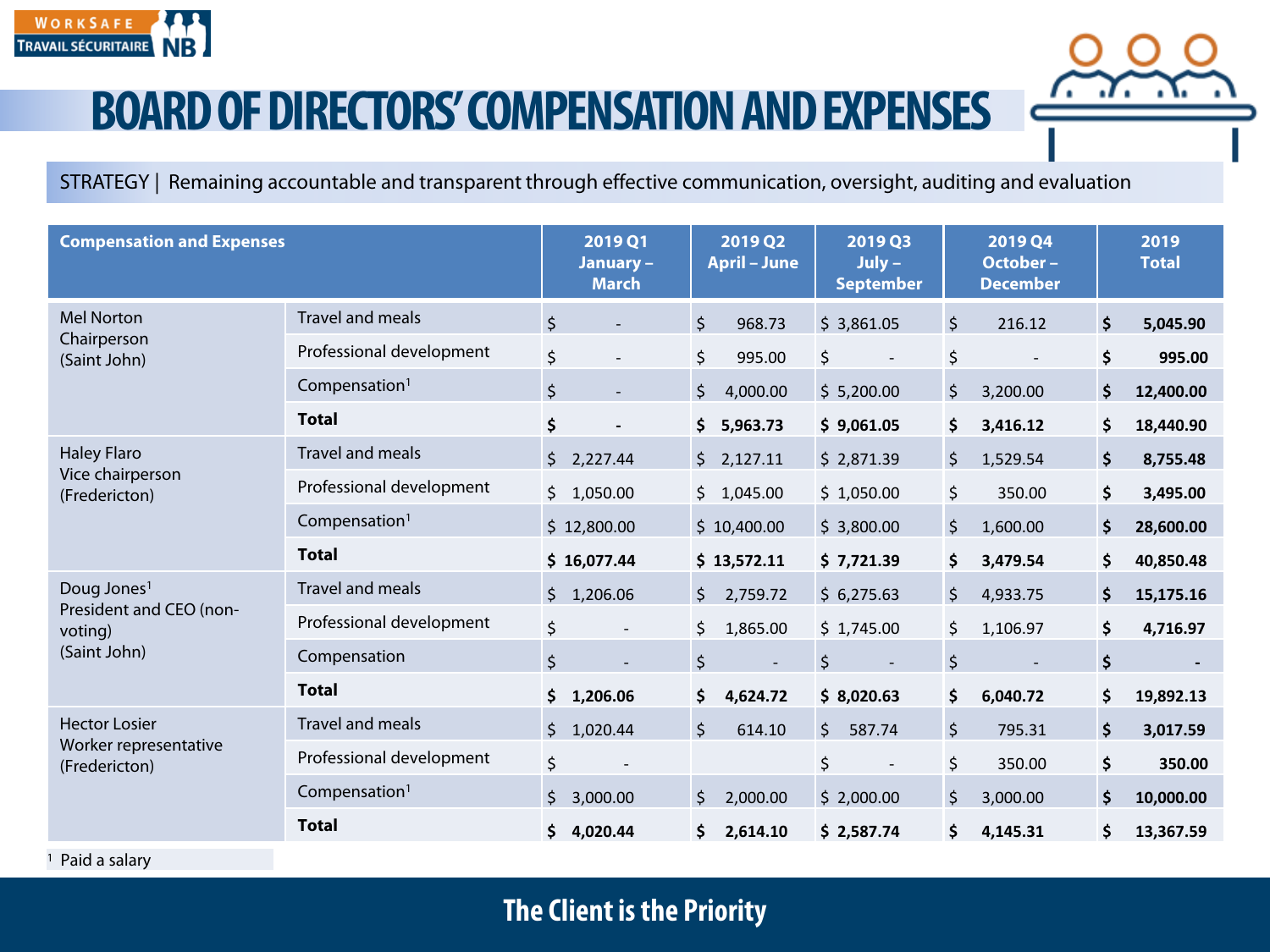

**BOARD OF DIRECTORS' COMPENSATION AND EXPENSES**

| <b>Compensation and Expenses</b>                             |                          |         | 2019 Q1<br>January-<br><b>March</b> |         | 2019 Q2<br><b>April - June</b> |         | 2019 Q3<br>$July -$<br><b>September</b> |         | 2019 Q4<br>October-<br><b>December</b> |                    | 2019<br><b>Total</b> |
|--------------------------------------------------------------|--------------------------|---------|-------------------------------------|---------|--------------------------------|---------|-----------------------------------------|---------|----------------------------------------|--------------------|----------------------|
| James E.A. Stanley<br>Worker representative<br>(Saint John)  | <b>Travel and meals</b>  | $\zeta$ | 119.36                              | \$      | 131.76                         | $\zeta$ | 179.70                                  | $\zeta$ |                                        | $\dot{\mathsf{s}}$ | 430.82               |
|                                                              | Professional development | \$      |                                     |         |                                | \$      |                                         | \$      |                                        | \$                 |                      |
|                                                              | Compensation             | $\zeta$ | 1,400.00                            | $\zeta$ | 1,600.00                       |         | \$2,200.00                              | $\zeta$ | 2,600.00                               | \$                 | 7,800.00             |
|                                                              | <b>Total</b>             | \$      | 1,519.36                            | \$      | 1,731.76                       |         | \$2,379.70                              | \$      | 2,600.00                               | \$                 | 8,230.82             |
| Lucien Sonier<br>Employer representative<br>(Caraquet)       | <b>Travel and meals</b>  | $\zeta$ | 3,528.32                            | \$      | 2,660.40                       |         | \$2,794.54                              | $\zeta$ | 3,478.59                               | \$                 | 12,461.85            |
|                                                              | Professional development | \$      | 1,050.00                            |         |                                | \$      | $\overline{\phantom{a}}$                | \$      | 1,050.00                               | \$                 | 2,100.00             |
|                                                              | Compensation             | \$      | 5,000.00                            | \$      | 4,800.00                       |         | \$4,600.00                              | $\zeta$ | 3,200.00                               | Ś                  | 17,600.00            |
|                                                              | <b>Total</b>             | \$      | 9,578.32                            | \$      | 7,460.40                       |         | \$7,394.54                              | \$      | 7,728.59                               | \$                 | 32,161.85            |
| <b>Julie Marr</b><br>Employer representative<br>(Quispamsis) | <b>Travel and meals</b>  | \$      | 175.71                              | \$      | 179.14                         | \$      | 51.34                                   | $\zeta$ | 119.79                                 | \$                 | 525.98               |
|                                                              | Professional development | \$      |                                     |         |                                | \$      |                                         | \$      |                                        | \$                 |                      |
|                                                              | Compensation             | \$      | 3,200.00                            | \$      | 2,600.00                       |         | \$1,200.00                              | $\zeta$ | 2,800.00                               | $\mathsf{\dot{S}}$ | 9,800.00             |
|                                                              | <b>Total</b>             | \$      | 3,375.71                            | \$      | 2,779.14                       |         | \$1,251.34                              | \$      | 2,919.79                               | \$                 | 10,325.98            |
| Gaëtan Guérette<br>Employer representative<br>(Edmundston)   | Travel and meals         | $\zeta$ | 2,870.40                            | \$      | 2,207.61                       |         | \$2,695.55                              | $\zeta$ | 2,115.24                               | \$                 | 9,888.80             |
|                                                              | Professional development | \$      | 1,050.00                            |         |                                | \$      |                                         | \$      | 1,400.00                               | \$                 | 2,450.00             |
|                                                              | Compensation             | \$      | 4,400.00                            | $\zeta$ | 4,800.00                       |         | \$3,000.00                              | $\zeta$ | 2,600.00                               | Ś                  | 14,800.00            |
|                                                              | <b>Total</b>             |         | 8,320.40                            | \$      | 7,007.61                       |         | \$5,695.55                              | \$      | 6,115.24                               | \$                 | 27,138.80            |

## **The Client is the Priority**

7. . 7. . X.